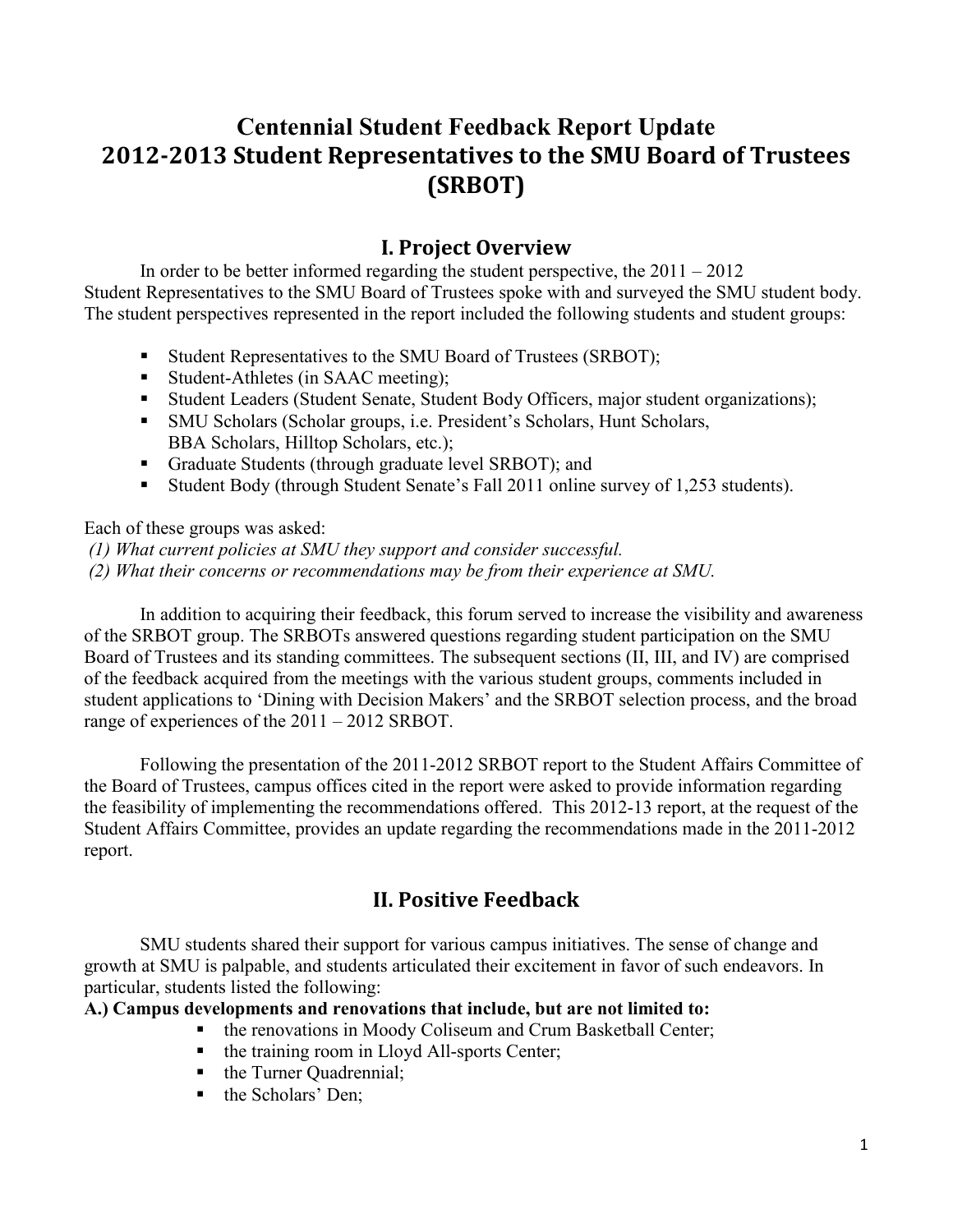- Annette Caldwell Simmons School of Education and Human Development;
- $\blacksquare$  the George W. Bush Presidential Center;
- $\blacksquare$  the growth of the Bobby B. Lyle School of Engineering.

## **B.) Innovative centers and programs.**

 Centers and programs that promote research and professional development were noted as particularly beneficial. These centers and programs include, but are not limited to:

- the Richter Fellowship Program;
- $\blacksquare$  the Big ideas Grant Program;
- the Kitt Investment and Trading Center;
- the Hunt Institute for Engineering and Humanity;<br>• the Alternative Assets Management program:
- the Alternative Assets Management program;
- the Maguire Center for Ethics and Public Responsibility;
- $\blacksquare$  the creation of "Unbridled Learning";
- the John Goodwin Tower Center for Political Studies;
- the Embrey Human Rights Program, and
- the Tate Lecture Series.

## **C.) Student Engagement**

 Those interviewed emphasized their appreciation for student incorporation in all levels of decision-making at the University. No decision-making body or process at SMU operates without student participation. This includes, but is not limited to the highest governing body of the university, the SMU Board of Trustees and its standing committees.

## **III. Student Concerns**

 The responses to "Student Concerns" can be divided into two categories: long-term and shortterm. The former are more complex in nature, while the latter are basic requests and ideas that would qualitatively improve the day-to-day student experience.

## **Long-Term Concerns**

## **1.) Scholarships for upperclassmen.**

• Students seek increased scholarships for upperclassmen. In response, SMU's Student Senate has created an Endowment Committee. In regards to the long-term concern of scholarships for upperclassmen, Marc Peterson, Director of Financial Aid, offered the following response.

## *Response (Marc Peterson):*

There are several factors to note in response to the issue of Scholarships for upperclassmen.

- In the last three academic years the spending on scholarships for upperclassmen has ranged from \$412,000 to \$528,000 with most of these awards being funded by earnings from endowment or from designated gifts.
- The University also awards merit and need-based aid/scholarships for undergraduate students that are funded by the tuition revenue of the institution. These funds are "unrestricted".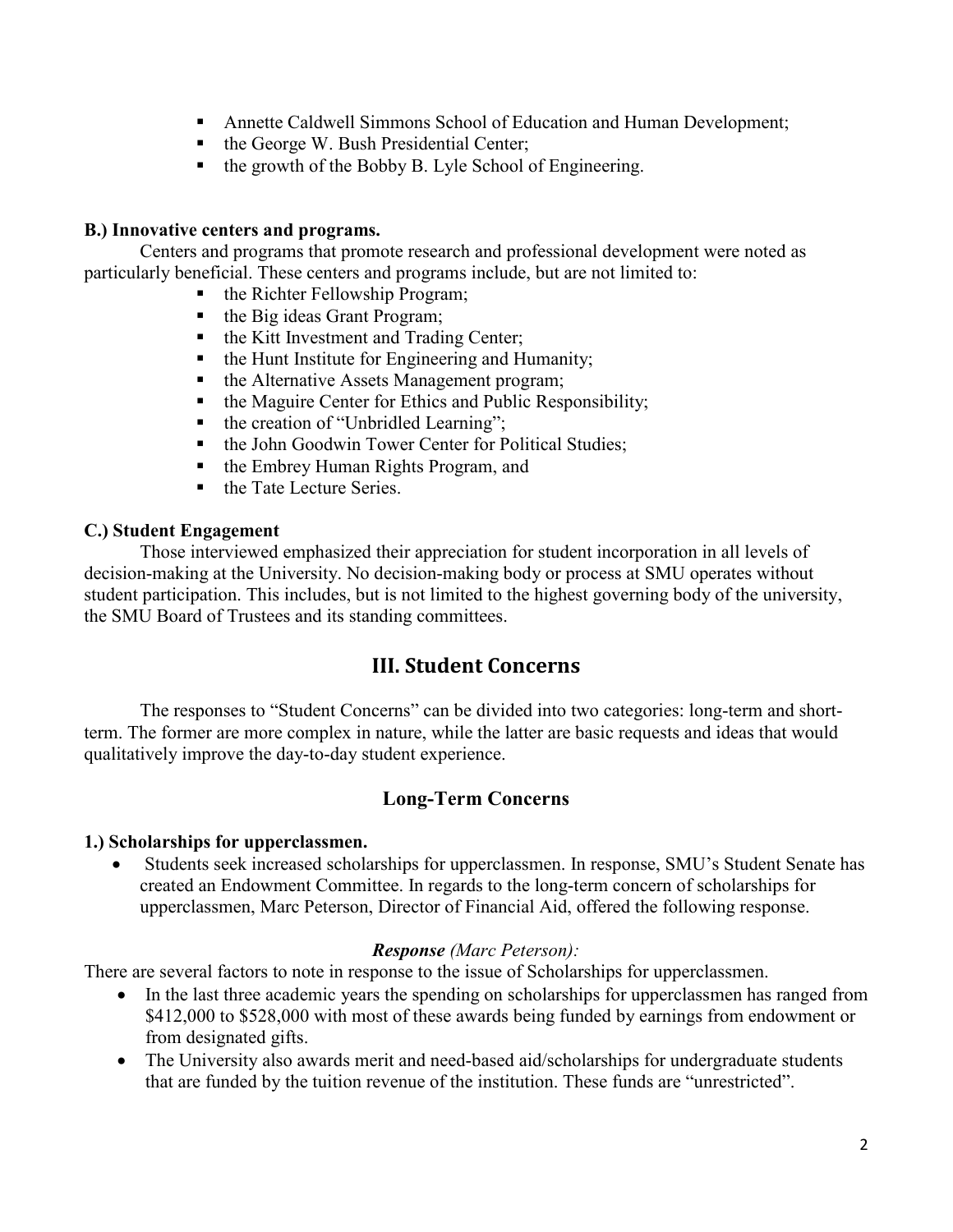- Unrestricted financial aid, however, is limited. In 1989 the Board of Trustees resolved that unrestricted financial aid cannot exceed 20% of tuition and fee revenue. This reality dictates that new scholarship initiatives for upperclassmen from unrestricted sources are not feasible at this time.
- The Second Century Campaign may also provide scholarships.

## **2.) Financial aid information and interpretation**

Students requested increased information and support in the financial aid process at SMU. They cited challenges in contacting financial aid officers if and when questions arose. In regard to financial aid information and interpretation, Marc Peterson was asked to respond.

## *Response (Marc Peterson):*

To address these issues the Division of Enrollment Services is currently revising the financial aid website to allow students to readily be able to access their financial aid advisor's contact information. The new website was launched in mid-September (2013). In conjunction with the new website enhancements, a topic-specific Frequently Asked Questions (FAQs) addresses topics such as:

- "My financial aid is lower this year, what's happening.."
- "What is Verification all about and what does it mean to me.."

There is also a plan to identify and notify students that may be experiencing changes in their need based aid. We have identified several situations and conditions that may cause financial aid awards to fluctuate, which include:

- o Changes in living arrangements (On campus to off campus);
- o Significant changes to the Expected Family Contribution (EFC) as determined by the submission of the aid application(s);
- o Changes in aid as the result of the verification process;
- o Errors by family/student when completing the FAFSA and or CSS Profile®
- o The loss of institutional merit-based aid or outside aid.

Another initiative is to partner with the Resident Life and Student Housing Office to offer guidance on financial aid to students before they make a decision on their living arrangements. This initiative should be in place before the February/March housing application process.

## **3.) On-Campus Living**

Some students fear that the cost of a second year of on-campus living will be a challenge. Living in nearby apartments can be less expensive. As a result, the prospect of living on campus for two years would incur an additional cost that should be offset with scholarship and financial aid opportunities. In regards to on-campus living, Marc Peterson was asked to respond to these questions.

## *Response (Marc Peterson):*

 Undergraduate students who are most impacted by significant changes in their cost of attendance are those who are receiving need-based aid. The Financial Aid department adjusts students' cost of attendance budget to reflect their actual living arrangements so that students who are awarded needbased assistance receive that aid based on the appropriate living arrangement. The financial aid department will continue this policy with the advent of the Residential Commons, and those students who receive need-based aid will not be adversely impacted by the new two-year requirement.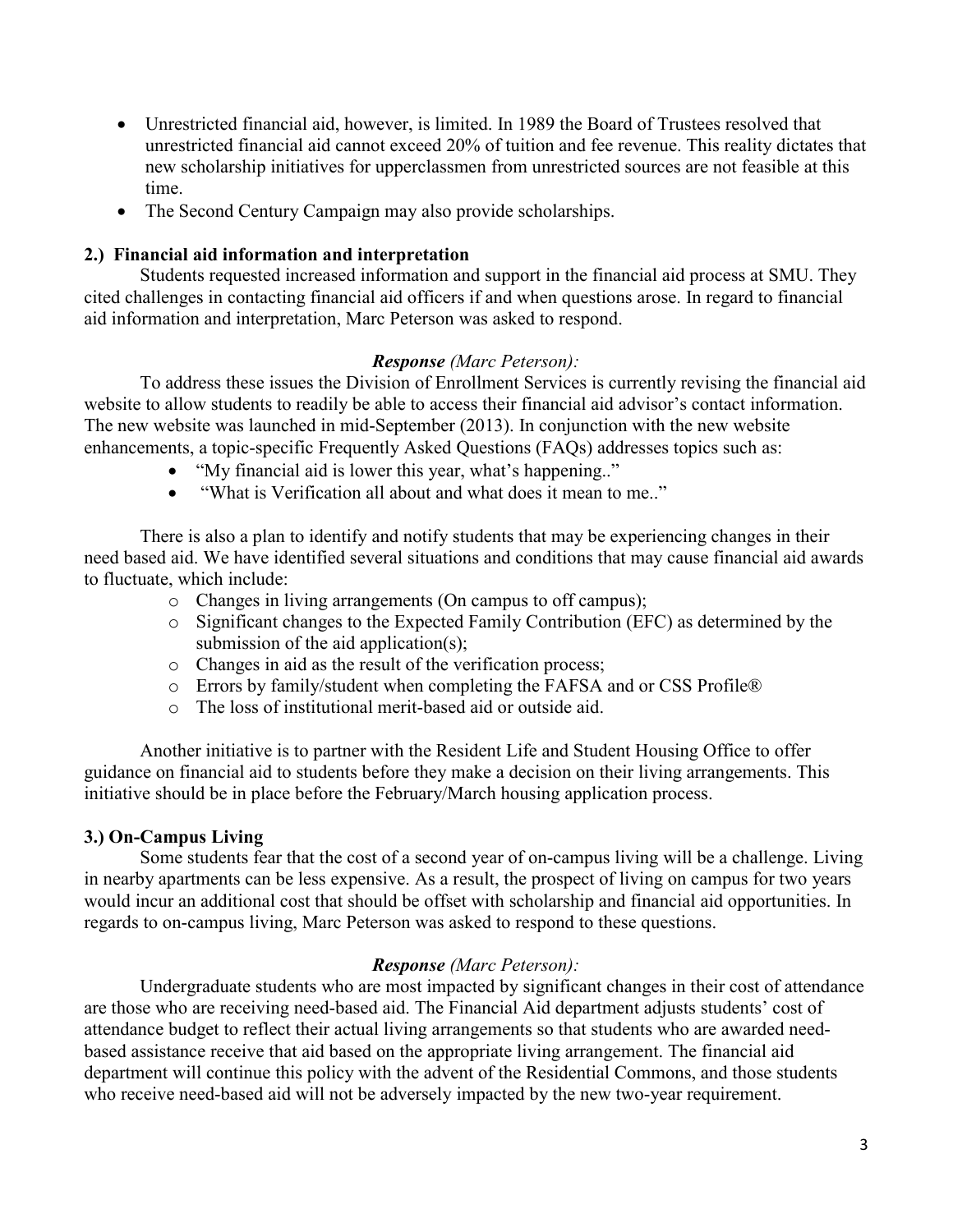#### **4.) Standard Pricing Model**

When housing prices are determined, students strongly prefer a standard pricing model to a differential pricing model. All Residential Commons at SMU should be equitably priced, without distinctions. In regard to the standard pricing model for on-campus living, Steve Logan, Sr. Executive Director of Residence Life and Student Housing was asked to respond.

#### *Response (Steve Logan):*

By fall 2014, it is Resident Life and Student Housing's goal to have one room rate for all Residential Commons, so that each Commons will represent the diversity of the student community. The rates for current residence halls continue to be evaluated to align with the goal of a one rate structure for all of the residence halls.

The only perceived barrier to one rate is the question of should a premium price exist for the new Residential Commons? Because current residence halls (Virginia-Snider, Boaz, Mary Hay, Morrison-McGinnis, McElvaney, Cockrell-McIntosh) will be retrofit to become residence commons and will include similar spaces to the new residence commons buildings (e.g., faculty residences, classroom spaces, enhanced programming) Student Affairs is comfortable recommending and supporting one rate for all residential commons.

All non-Residential Commons Communities ((for example Moore Hall, the Service House, Smith-Perkins (until Smith-Perkins is renovated)) will be priced lower than the Residential Commons Communities).

#### **5.) Branding SMU (One University, Many Top Programs)**

Students were quick to note that strategic advertising and marketing does not comparatively exist for all of SMU's programs. The students surveyed were unfamiliar with the branding study and project being conducted by *The Richards Group* for SMU. As the student profile changes, so do the majors and minors of SMU students. Double majors and multiple minors are increasingly common. Students seek a broad and deep, multidisciplinary education. Yet, if schools do not effectively communicate all of their course offerings and opportunities for various major and minor combinations, this positive endeavor is challenged.

#### *Response:*

During the month of November of 2012, John Oakes, SMU's Student Trustee, interviewed SMU's Provost, Dr. Paul Ludden about SMU Branding and SMU's University Curriculum and advising, and technology in the classroom. The following is a summary of their interview:

#### **a. Branding**

In conjunction with the celebration of SMU's Centennial, *The Richards Group* and SMU have launched a major marketing and branding effort. A commercial has aired on television spots, during home SMU football games, and at other major university events.

In an effort to make brand awareness and publicity equitable across SMU, several schools have completed their own studies with *The Richards Group*. The Simmons School of Education developed the brand of "Changing Minds." The Dedman College of Humanities & Sciences recently completed a study with *The Richards Group* and plans to roll out a branding campaign in the near future.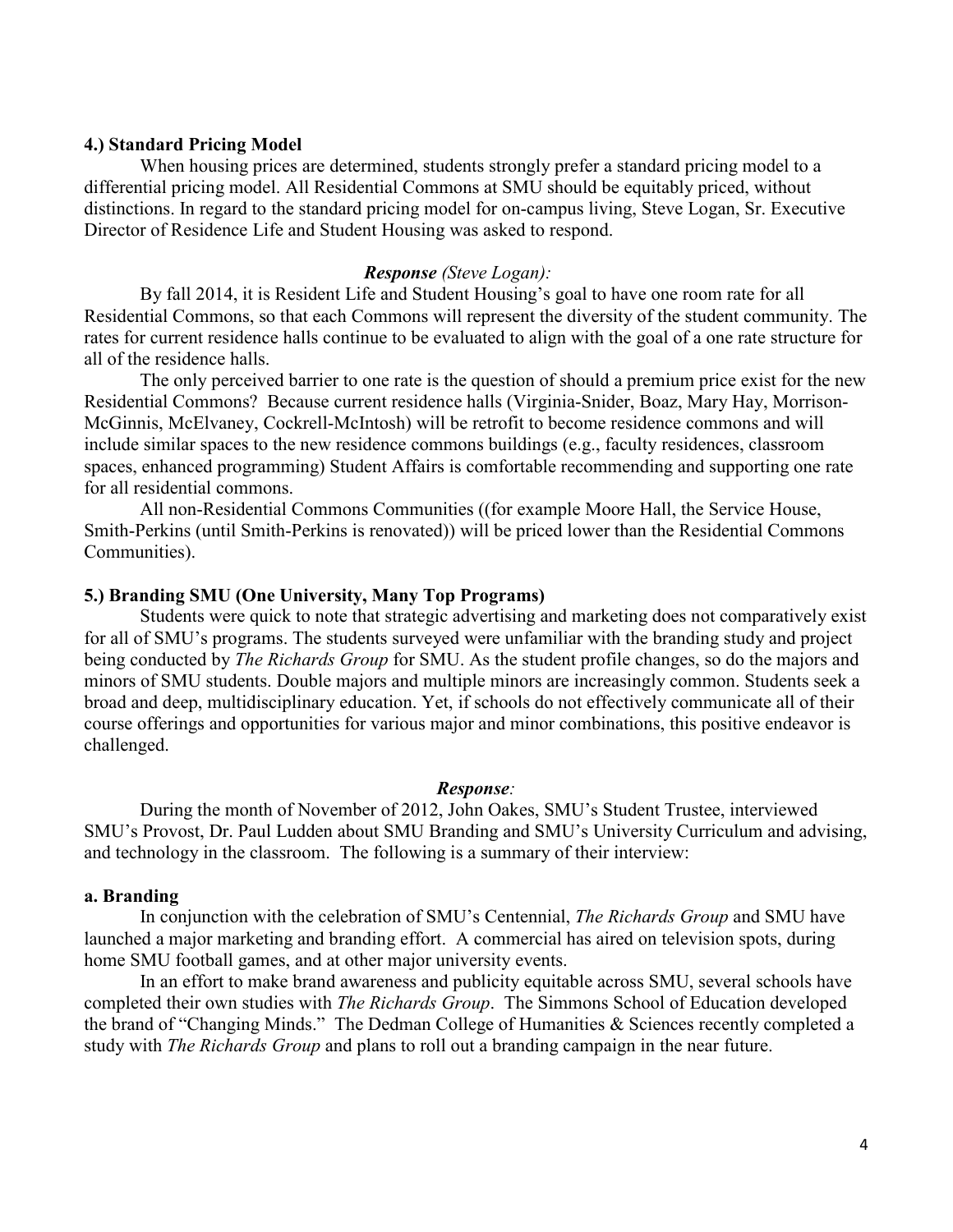#### **b. University Curriculum and Advising**

The new University Curriculum makes it easier for a student to switch schools after 60 credit hours than for a student under the previous University Curriculum. Also of note, the advising department has undergone significant positive changes. Ellen Richmond was announced as the director of the Undergraduate Advising Center in October 2011.

#### **6.) Technology and renovations in the classroom.**

Students recognize that technology infrastructure in the schools differs substantially and funding for major renovations of buildings and classrooms are enhanced by alumni giving and other development efforts. Students referred to a strong need for renovations in the classrooms of Dallas Hall and Hyer Hall; and a need for more cutting- edge technology in the sciences, especially biology.

#### **Short-Term Concerns**

#### **1.) Recycling**

While it is easy to find a recycling can in the Hughes-Trigg Student Center, other buildings do not offer the option with the same ease. Making recycling bins more prominent will further this aim and engage the campus wide community. In regard to recycling, Keith Gardner, Senior Director of Facility Services, was asked to respond to this recycling challenge.

#### *Response (Keith Gardner):*

Current State:

In 2010, Facility Maintenance & Service (FM&S) purchased 300 recycling containers for single stream recycling and placement in strategic public places. Facility Services operates a recycling truck 5 days per week at a cost of \$45,000 annually. The current annual income from recycling activities is \$23,000.

• Next Steps

The facility services estimates that it will require an additional 300 containers and another 100 signs to provide recycle containers in all academic and athletic building public areas and corridors. The total current cost is therefore estimated at \$25,000.

With the growth of campus and ongoing needs to encourage recycling Facility Services would recommend allocating (not in FY'13 budget) \$10,000/year. This does not reflect potential needs in new residence halls.

#### **2.) Classroom Improvements**

Many of the older classrooms do not have the necessary plugs to accommodate the use of laptops. Students suggest a change to ergonomic desks that are accommodating to various body-types. In particular, desks with one, continuous long table for the entire row are more conducive to courses that require the use of more materials in class (books, laptop or notebook, etc.).

#### *Response:*

During the month of November, 2012, John Oakes, SMU's Student Trustee, interviewed Chris Regis, SMU's Vice President of Business and Finance, about the topic of classroom improvements. The following is a summary of their interview:

Funding for physical improvements typically draws from a hybrid of two sources: individual school resources and university central funding. As far as priority for central university funding,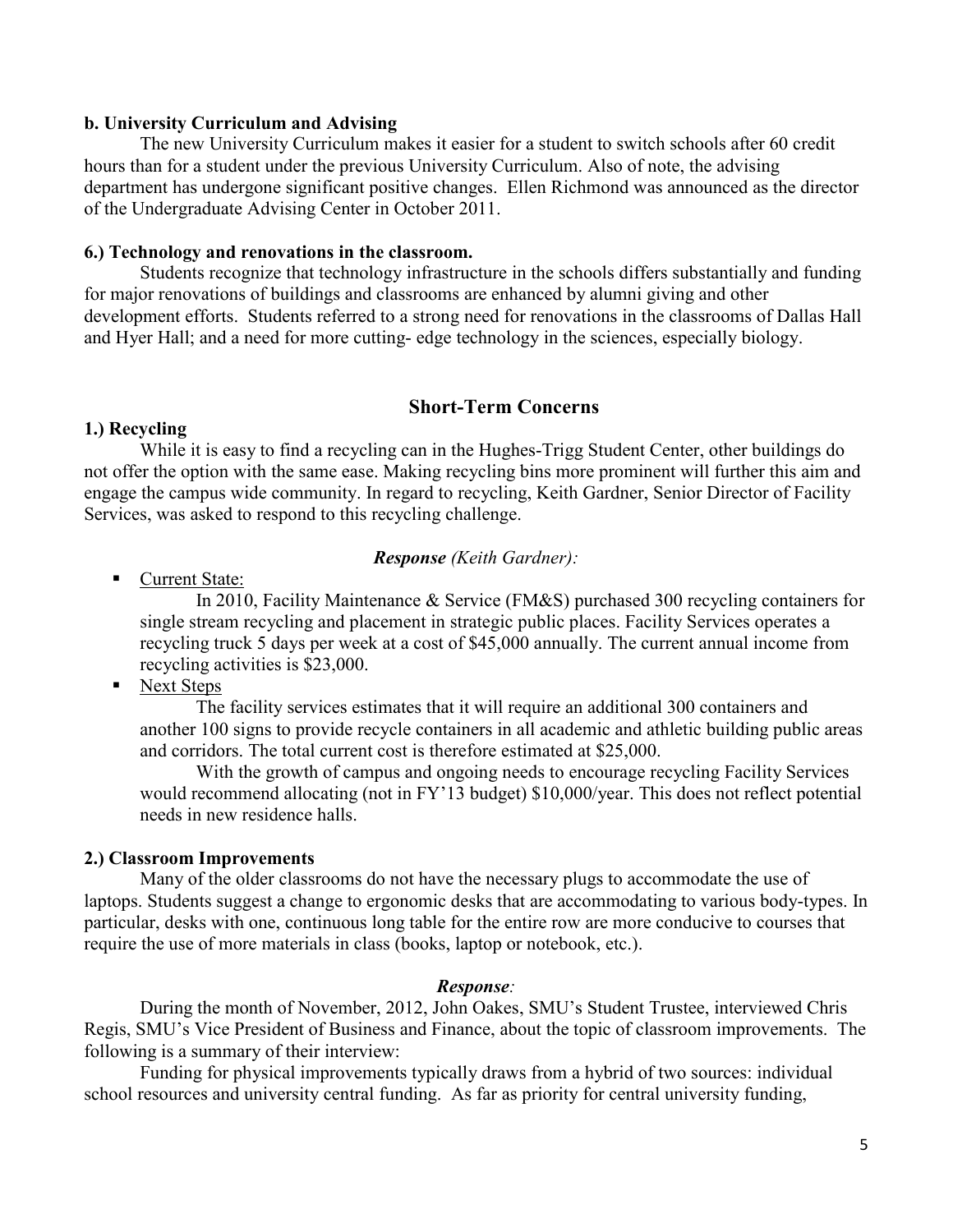Dedman and Meadows are considered top priorities as their classrooms are some of the oldest and most technology inefficient. Furthermore, the Dedman School touches every student on campus giving it heightened importance. Recently, several classrooms were renovated. These include larger lecture halls in the Fondren Science Building and a classroom in the Umphrey Lee Building. In future renovations, students can be helpful to the Deans and the office of the Vice President for Business and Finance in determining suggestions and priorities.

## **3.) Increase Student Center Space**

The Hughes-Trigg Student Center is at the heart of student programming. Given the increasing number of student organizations, Hughes-Trigg no longer has sufficient rooms to accommodate them. In regard to increasing student center space, Mark Rhodes, Director of SMU Parking and ID Card Services, and Richard Owens, Director of the Hughes-Trigg Student Center, were asked to respond.

#### *Response (Richard Owens)*

The SMU Board of Trustees Student Report is correct in their assessment for the need of additional programming space in the Hughes-Trigg Student Center (HTSC). Some efforts by the Student Center Governing Board (SCGB) and the HTSC staff have been taken to maximize existing programmable space, including the remodel of The Varsity. (One of the larger multi-purpose rooms in Hughes-Trigg.)

The SCGB has also identified additional space in HTSC that would be optimal for student programming, the Pollock Gallery. The Pollock Gallery is almost 2700 square feet or nearly the same size as the Varsity. Unfortunately the Pollock Gallery cannot be relocated until a suitable new location for the Gallery is identified. Another consideration to increase programming space in HTSC is to assess the predominance of administrative offices that are located in the Student Center. Currently 86% of the space on the third level is administrative offices. Renovating or building a new Student Center would also increase the available programming space in HTSC.

#### **4.) Park 'n Pony**

In the Spring of 2009, the Park 'n Pony office, the SMU Office of Parking and ID Card Services, moved to the Expressway Tower on the east side of North Central Expressway. This move was in response to the demand for programming space in Hughes-Trigg. The 'M' Lounge was established in the former location of Park 'n Pony on the second floor of Hughes-Trigg. The Park 'n Pony move has had many unforeseen consequences—one of which requires students to cross the highway to address their parking and ID card needs. Students do not propose that the Park 'n Pony office returns to Hughes-Trigg, but that a permanent satellite office be established in Hughes-Trigg. In regard to a Park 'n Pony satellite office, Mark Rhodes and Richard Owens were asked to respond.

#### *Response (Mark Rhodes & Richard Owens):*

Most of the services the student representatives shared concerns about are available on-line making the need to go to Expressway Towers unnecessary. Additionally, students are able to receive parking permits in the mail and replacement ID cards at the Office of Information Technology (OIT) HELP desk located in Fondren Library. Based on this information, Park 'n Pony does not believe it is necessary to have a presence at a physical location. The Mane Desk of the Student Center could be considered as the location students could pick up their replacement ID cards if the students thought that location would be more convenient than the OIT HELP desk.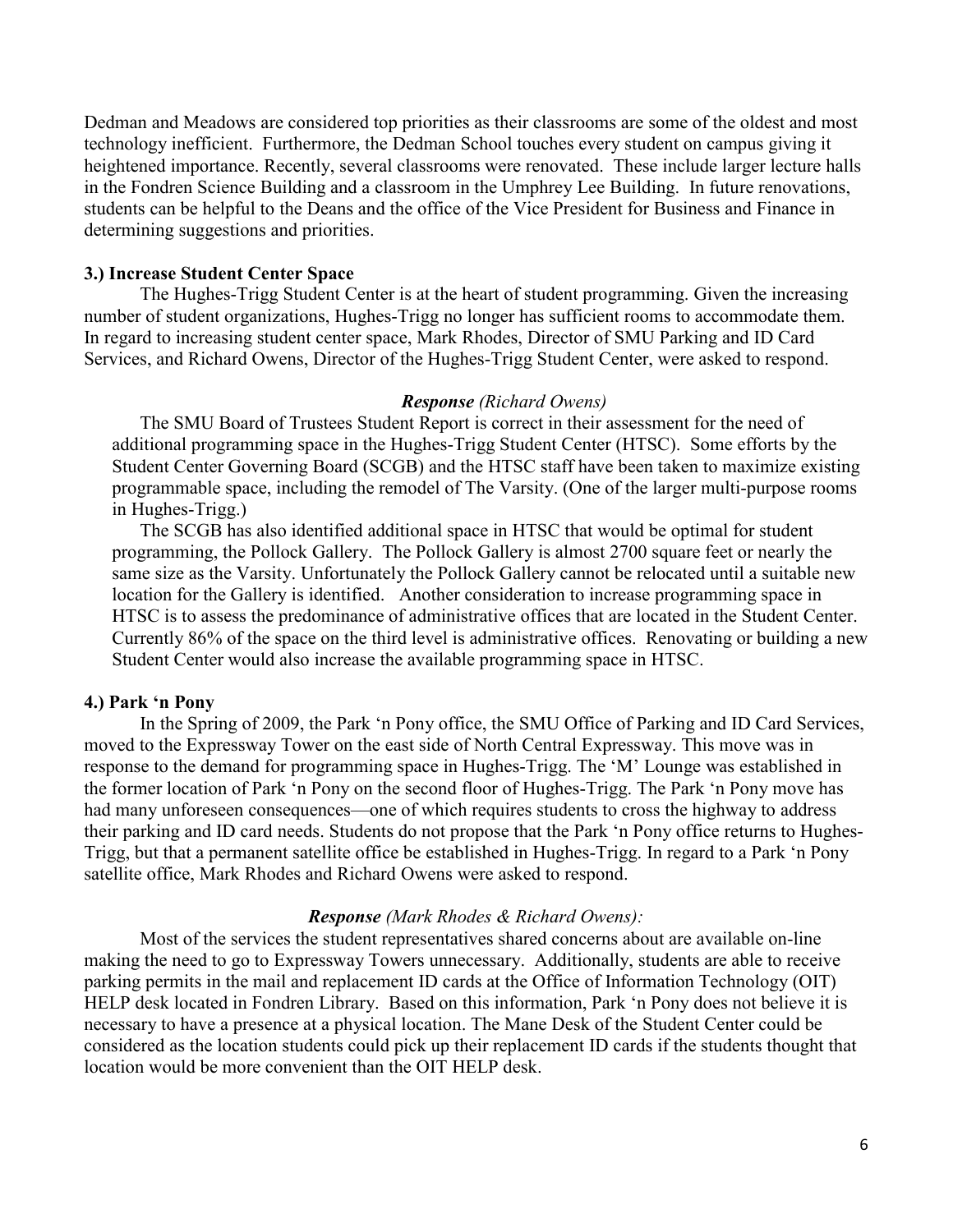#### **4.) Consistent Internet Availability**

The Office of Information Technology (OIT) manages SMU Wireless, which includes two primary wireless networks: PerunaNet and SMU1911. Despite diligent efforts to guarantee Internet access in every building on campus, there have been frequent periods or locations where Internet connectivity does not exist. In regards to consistent Internet availability, Joe Gargiulo, SMU's Chief Information Officer for Information Technology, was asked to respond.

## *Response (Joe Gargiulo):*

During the spring 2012 semester, students living on campus expressed displeasure with PerunaNet services in residential halls. OIT coordinated with Residence Life and Student Housing to initiate a multi-year project to upgrade the wireless and data networking infrastructure. As a result of this effort, student Internet bandwidth utilization increased 20%. For the fall 2012 semester, OIT continues to focus on improving student's PerunaNet Experience. These improvements include, but are not limited to:

- Ease of access to the wireless network, so as to improve student experience
- Improving Communication channels with student residents
- Increasing SMU's data network performance by implementing technology refreshment in student housing, software upgrades, and decommissioning antiquated equipment.
- **PerunaNet will provide 100% indoor coverage on the Dallas, SMU-in-Plano, and SMU-in-Taos.**
- Improve guest wireless service (campus-wide) in summer 2013.
- Expansion of PerunaNet into Residential Commons facility in 2014.

## **5.) Mustang Express Service on Weekends**

The Mustang Express bus service provides free transportation for the SMU community. The service is currently unavailable on weekends. This can be a serious challenge for students who rely on this mode of transportation. In regard to Mustang Express service on weekends, Mark Rhodes, Director of SMU Parking and ID Card Services, was asked to respond.

## *Response (Mark Rhodes):*

The Mustang Express shuttle service is a joint operation between the University and Dallas Area Rapid Transit System (DART). DART will not provide additional funds to expand the Mustang Express shuttle service on Saturdays. If the Mustang Express schedule was expanded to include Saturday service, the University would be required to fund the entire expense. It would cost the University \$60,000.00 per academic year. We have been unable to identify an institutional source for the additional funding.

#### **6.) Strengthen and Increase Partnerships with Nearby Restaurants**

Students recommend establishing more relationships with restaurants that will allow them to pay with Pony Cash. Developing more partnerships with nearby restaurants will benefit the quality of student life by offering affordable, near-by off-campus dining options. In regard to strengthening and increasing partnerships with nearby restaurants, Mark Rhodes was asked to respond.

## *Response (Mark Rhodes):*

 In the last two years the Pony program has been expanded from 11 off-campus merchant locations to now 26. We will continue to partner with off-campus merchants who add value and service to our Pony program.